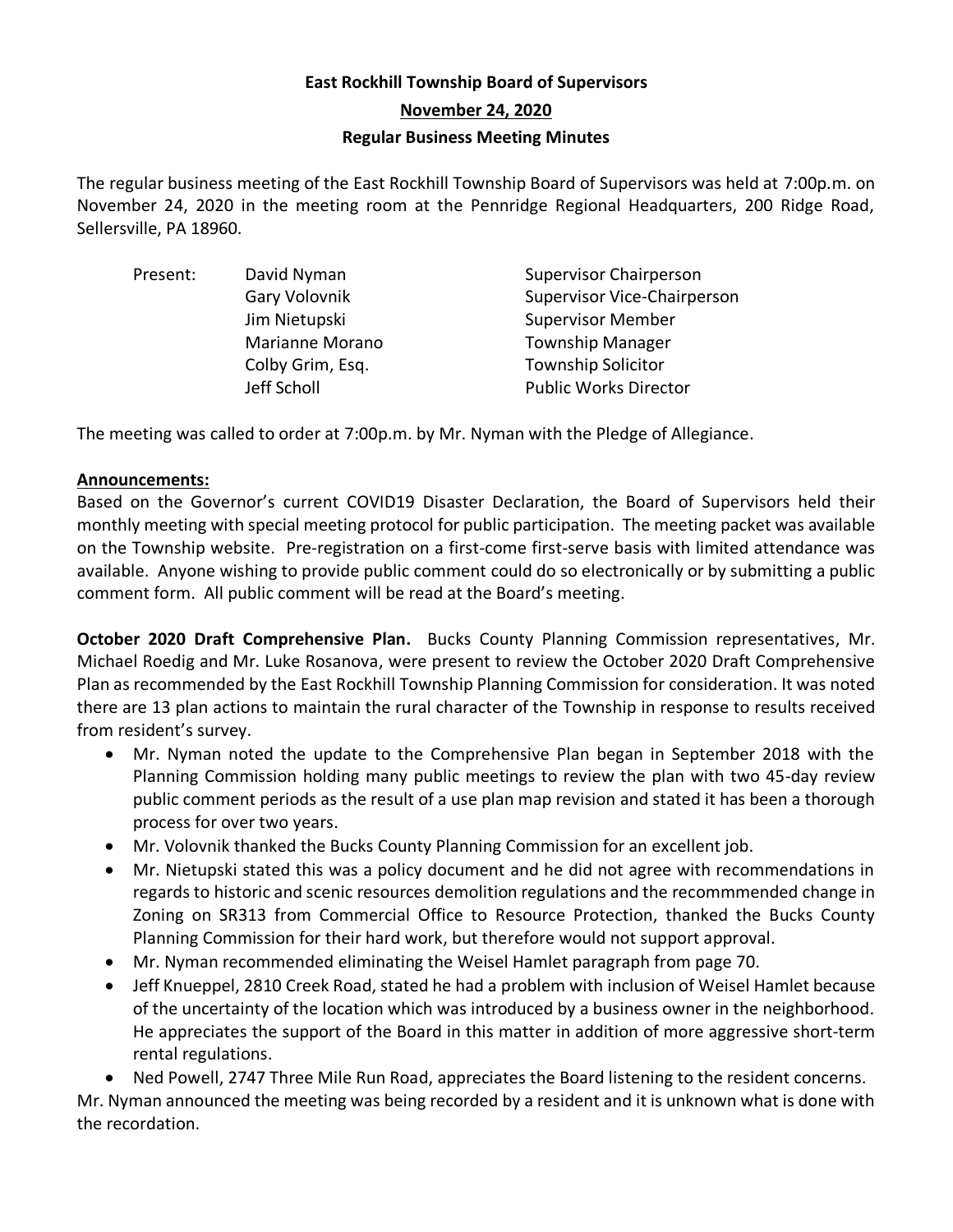**On motion** by Mr. Nyman, seconded by Mr. Volovnik, to adopt **Resolution 2020-16** updating and amending the East Rockhill Township Comprehensive Plan with an amendment to remove the Weisel Hamlet paragraph on page 70 as presented. With no additional discussion, the motion passed 2-1 with Mr. Nietupski voting in opposition.

Mr. Nyman thanked Bucks County Planning Commission for their valuable knowledge and assistance.

### **Public Comment #1:**

There was none.

### **Approval of Minutes and Bills Payable:**

### **Approval of Minutes from October 27, 2020 Regular Meeting.**

**On motion** by Mr. Nietupski, seconded by Mr. Volovnik, to adopt the meeting minutes from the Board of Supervisors' October 27, 2020 Regular Meeting as presented. With no additional discussion, all present voted in favor.

### **Payment of Unpaid Bills dated November 19, 2020 in the amount of \$406,915.80.**

**On motion** by Mr. Volovnik, seconded by Mr. Nietupski, to approve payment of the Bills List dated November 19, 2020 in the amount of \$406,915.80 as presented. With no additional discussion, all present voted in favor.

#### **Township Manager's Report: Marianne Morano**

**Request for Waiver of Land Development from Peace Tohickon Church.** Mr. Richard Kapusta, architect, Reverend Gary Costa and Mr. Michael Cygan Church Council Vice President, were present to review a proposed 41' 4" x 82' (3,389 square feet) pavilion with public bathrooms at 100 Old Bethlehem Road, Perkasie, PA.

**On motion** by Mr. Nietupski, seconded by Mr. Volovnik, to grant a waiver of land development submission to Peace Tohickon Church located at 100 Old Bethlehem Road for a public pavilion contingent on addressing any concerns of the Township Engineer, receiving Bucks County Department of Health approval for the public restrooms, notifying adjacent property owners of the project and following all Township regulations as presented. With no additional discussion, all present voted in favor.

**Verizon Franchise Agreement Renewal.** An Executive Summary for a Cable Franchise Renewal Agreement from Cohen Law Group who negotiated the Verizon Franchise renewal on behalf of the Bucks County Consortium was provided to the Board. It was noted the Agreement was for a 5-year term.

Mrs. Morano noted that in 2017 the Pennridge School District requested use of East Rockhill Township's one government or education channel. At that time it was the Board's consensus to add a channel with the Verizon Franchise renewal. However, the current Board consensus is to allow Pennridge School District the use of the one government or education channel if requested.

**On motion** by Mr. Nietupski, seconded by Mr. Volovnik, authorizing the Township Solicitor to advertise an Ordinance to consider the Verizon Franchise renewal as presented. With no additional discussion, all present voted in favor.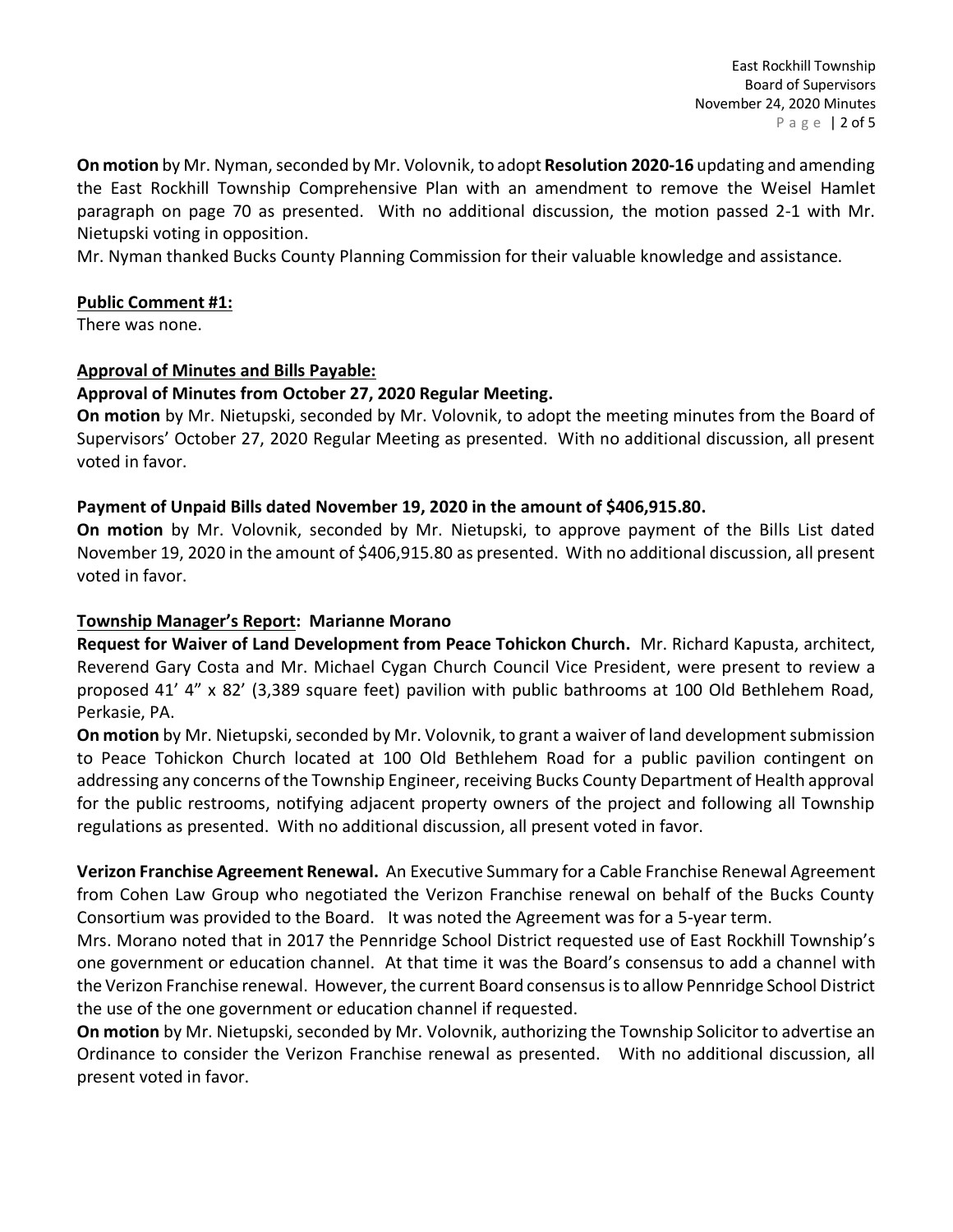East Rockhill Township Board of Supervisors November 24, 2020 Minutes P a g e | 3 of 5

**East Rockhill Township Polling Location**. Mrs. Morano stated at the 2020 general election, the current polling location parking area could not accommodate all the vehicular traffic requiring voters to park on adjacent properties and walk on Ridge Road. Our public works staff was required to be present 7:00a.m. to 7:00p.m. to direct traffic in the parking lot, an exterior light rental was needed and there is poor sight visibility pulling in and out. Also, one of the two voting districts needed to wait in long lines to vote. It was noted Bucks County Board of Elections will determine a polling location however poll volunteers in both districts prefer to continue to work together and many times voters do not know their voting district but are still able to vote in the same location. The Pennridge School District does not provide polling locations as they are often in session. The consensus of the Board was that the current polling location no longer is functional and Mrs. Morano was requested to contact First Baptist Church as a possible new polling location.

### **Resolution 2020-17 Street Light Assessment.**

**On motion** by Mr. Volovnik, seconded by Mr. Nietupski, to adopt **Resolution 2020-17**, setting the Street Light Assessment at \$41.00 per designated property for 2021. With no additional discussion, all present voted in favor.

### **Resolution 2020-18 Fixing the East Rockhill Township Fee Schedule for 2021.**

**On motion** by Mr. Nietupski, seconded by Mr. Volovnik, to adopt **Resolution 2020-18,** setting the fees for 2021 as presented. With no additional discussion, all present voted in favor.

#### **Resolution 2020-19 adopting a Final 2021 Budget.**

Mr. Nietupski asked how general fund and sewer fund were presented as balanced funds. Mrs. Morano stated general fund would be utilizing a balance forward and sewer fund incorporated a sewer rate increase as authorized in the budget work session. Mrs. Morano stated the draft budget was advertised and made available on the website. No public comment was received.

**On motion** by Mr. Volovnik, seconded by Mr. Nietupski, to adopt **Resolution 2020-19** adopting the Final 2021 Budget in the amount of \$4,055,706 in revenue and \$4,055,706 in expenses for all funds. With no additional discussion, all present voted in favor.

#### **Resolution 2020-20 Fixing the Real Estate Tax Rate for 2021.**

**On motion** by Mr. Nietupski, seconded by Mr. Volovnik, to adopt **Resolution 2020-20** fixing the Real Estate Tax Rate for 2021 at 8.725 mills for general purposes; 1.0 mill for Fire Protection; 1.26 mills for Building Debt Service; 1.25 mills for Capital Improvement. With no additional discussion, all present voted in favor.

**On motion** by Mr. Volovnik, seconded by Mr. Nietupski, to approve the Township Manager Report. With no additional discussion, all present voted in favor.

#### **Public Works Report: Jeff Scholl**

Mr. Scholl updated the Board on Public Works activities as of November 19, 2020. Of note, two new driving range attendants will be needed in the Spring 2021, the flagpole for the Willard H. Markey Centennial Park will be stored until installation in 2021 and a pump for the treatment plant will be repaired instead of a new one at this time. The report is on file.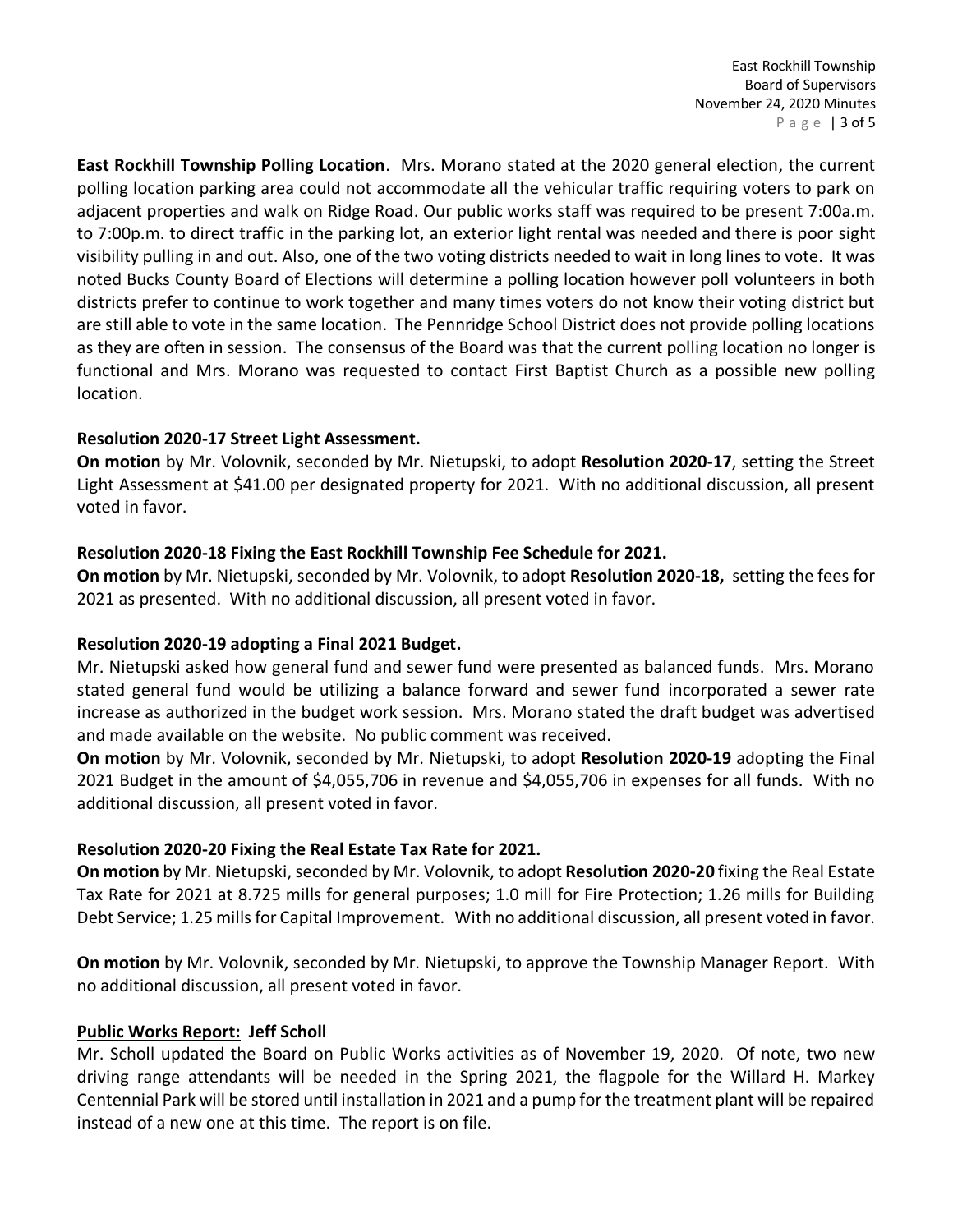Mr. Nietupski thanked Mr. Scholl for clearing a tree from State Rte 313 that was on cable wires. **On motion** by Mr. Nietupski, seconded by Mr. Volovnik, to approve the Township Public Works Report. With no additional discussion, all present voted in favor.

### **Township Engineer Report: Marianne Morano**

### **Municipal Office Addition / Renovation Update.**

Mrs. Morano updated the Board, stating that the Municipal office addition is moving into finish work with paint to be completed today followed by floor installation after heating system has been turned on. Renovation demolition work is ongoing. Some structural repairs are being investigated in the area being renovated.

**On motion** by Mr. Volovnik, seconded by Mr. Nietupski, authorizing general contractor change order for dais counter and support in the total amount of \$6,440.77 and authorizing electrical change orders for electric demolition, enclosure of attic lighting and receptacles, exterior receptacles and lighting in lobby in the total amount of \$9,663.00 as presented. With no additional discussion, all present voted in favor.

## **Release of Escrow Vouchers.**

**On motion** by Mr. Nietupski, seconded by Mr. Volovnik, to approve Woods Edge Subdivision Voucher Number 16 payable to Lynn Builders LLC in the amount of \$14,518.00 for paving as presented. With no additional discussion, all present voted in favor.

**On motion** by Mr. Nietupski, seconded by Mr. Volovnik, to accept the Township Engineer report. With no additional discussion, all present voted in favor.

# **Township Solicitor Report: Colby Grim, Esq.**

There was none.

### **Board and Commission Reports**

### **Pennridge Regional Police Department: Gary Volovnik**

Mr. Volovnik shared the October 2020 Pennridge Regional Police activity report. The report is on file.

### **Pennridge Wastewater Treatment Authority: David Nyman**

Mr. Nyman shared the September 2020 and October 2020 Pennridge Wastewater Treatment Authority minutes and flows and noted the personnel policy has been updated and there is ongoing discussion to develop a capital fund for major repairs. The report is on file.

**On motion** by Mr. Nietupski, seconded by Mr. Volovnik, to approve the Pennridge Regional Police Department and Pennridge Wastewater Treatment Authority reports. With no additional discussion, all present voted in favor.

# **Department and Emergency Services Reports**

**On motion** by Mr. Volovnik, seconded by Mr. Nietupski, to acknowledge receipt of the Department and Emergency Services reports. With no additional discussion, all present voted in favor.